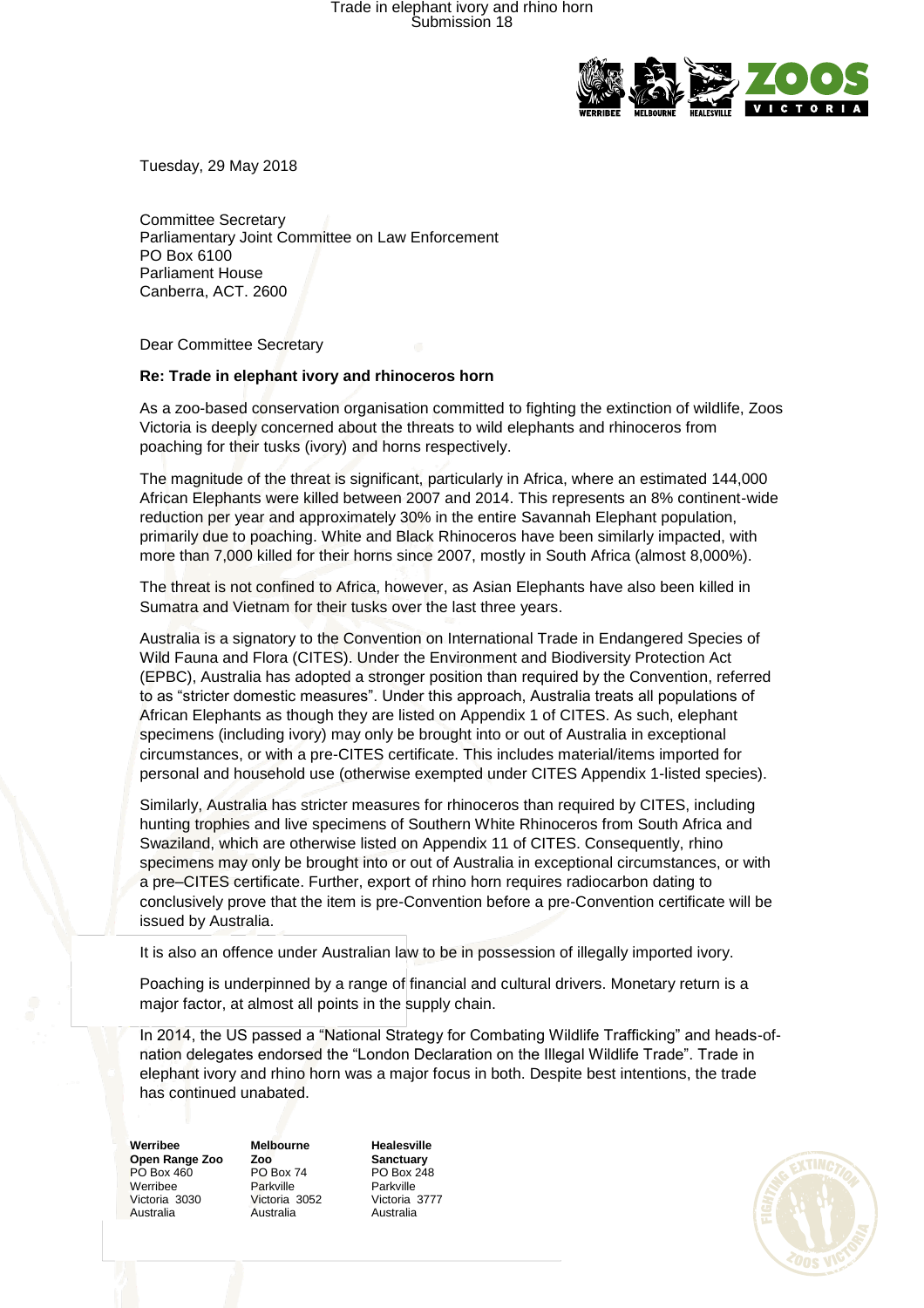

The impact of trade in elephant ivory and rhino horn on these species is so severe that delegates at a 2016 meeting of the International Union for the Conservation of Nature & Natural Resources (IUCN) agreed to "close the internal trade of ivory as a matter of urgency". Countries were also asked to establish or strengthen domestic legislation governing incountry trade in this material, recognising that legal domestic trade can fuel illegal international trade.

The 2016 "Under the Hammer" report on sale of elephant ivory and rhino horn items in Australian and New Zealand auction houses by the International Federation of Animal Welfare suggests that these items are readily available for purchase by private citizens. In response, Leonard Joel Auction House, one of Melbourne's major auction houses, decided to stop auctioning items of elephant ivory and rhino horn in 2017. They have reported that this decision has had no negative impact on their sales.

Zoos Victoria is committed to fighting extinction of threatened species, within Australia and overseas. This includes supporting elephant conservation projects in south-east Asia and Sri Lanka since 2005. We also support conservation of the Southern White Rhino in Africa, through a community-based partnership with Rhino Fund Uganda (RFU). The last wild rhino in Uganda was killed in 1983 and RFU's goal is to re-establish the species in the wild in Uganda.

Zoos Victoria participated in an event to publicly crush elephant ivory and rhino horn in Melbourne, organised by "For the Love of Wildlife". This included providing members of the Victorian community the opportunity to contribute by donate personal items of elephant ivory and rhino horn. A small number of ivory items were donated, demonstrating that Victorians care about this issue.

Bans on domestic trade in elephant ivory and rhino horn have been implemented in a range of countries in the last 1-2 years. These include a number of states in the USA, as well as China and Hong Kong, whilst the UK announced in April this year that it will pass legislation banning domestic trade in elephant ivory.

Zoos Victoria is concerned that distinguishing between illegally imported ivory and rhino horn, and those items that may have been obtained legally (prior to the current bans), enables illegally sourced and imported material to be laundered through domestic markets. As such, this provides a continuing consumer demand, which poachers will find ways to meet.

Noting the foregoing, Zoos Victoria recommends:

- 1. A complete ban on all commercial trade in elephant ivory and rhino horn within Australia, including at auction houses, in antique shops and via on-line sales, but noting the following:
	- Musical instruments made before 1975 with an ivory content of less than 20%, and objects made before 1947 with less than 10% ivory should be exempt, provided that there is acceptable documentation on the age of theinstrument. This exemption is part of the proposed new UK law and we consider that it is an appropriate approach. Moreover, we suggest that this should also apply to musical instruments containing rhino horn.
	- Exemption for antiques, in antique shops, at least 100 years old, deemed rare and significant. Verification of the origin of these items should be provided by recognized specialists with the relevant knowledge, and be provided with the items for sale. This clause is also in the proposed new UK law.
	- There should be no exemption for on-line sales, as this is too hard to police and leaves open the opportunity for laundering illegally sourced items.